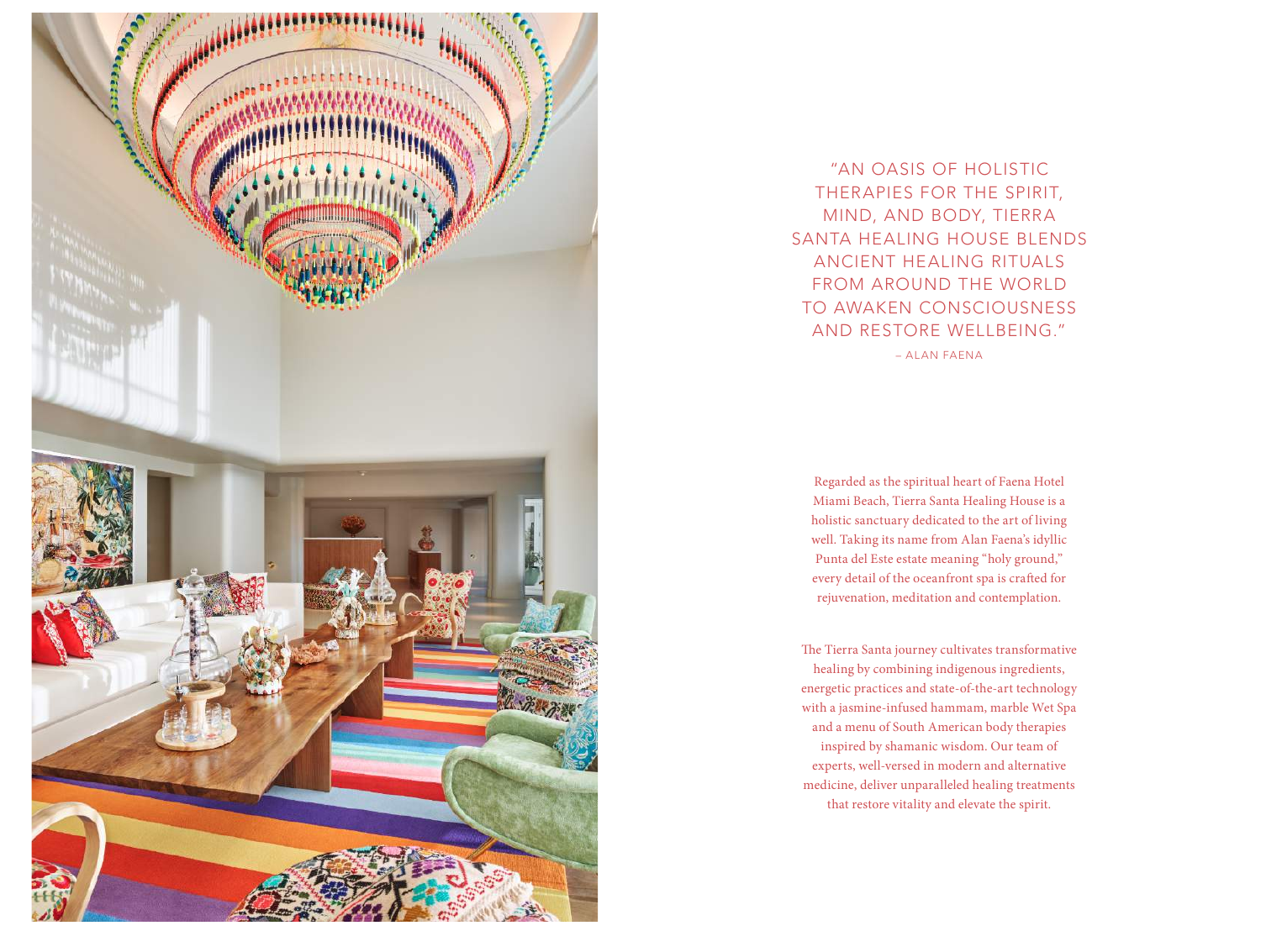

# A JOURNEY THROUGH OUR HEALING **HOUSE** 1

Step into a space filled with vibrant color, soothing scents and a stillness that penetrates the depths of your being. Soft-spoken guides usher you through each phase of your healing journey, commencing with sweeping ocean vistas, freshly-brewed Tierra Santa tea and the cleansing aroma of Palo Santo. Our purifying Wet Spa is a temple of water and heat that detoxifies the spirit, mind and body, preparing each guest for a range of health-giving rituals and therapies.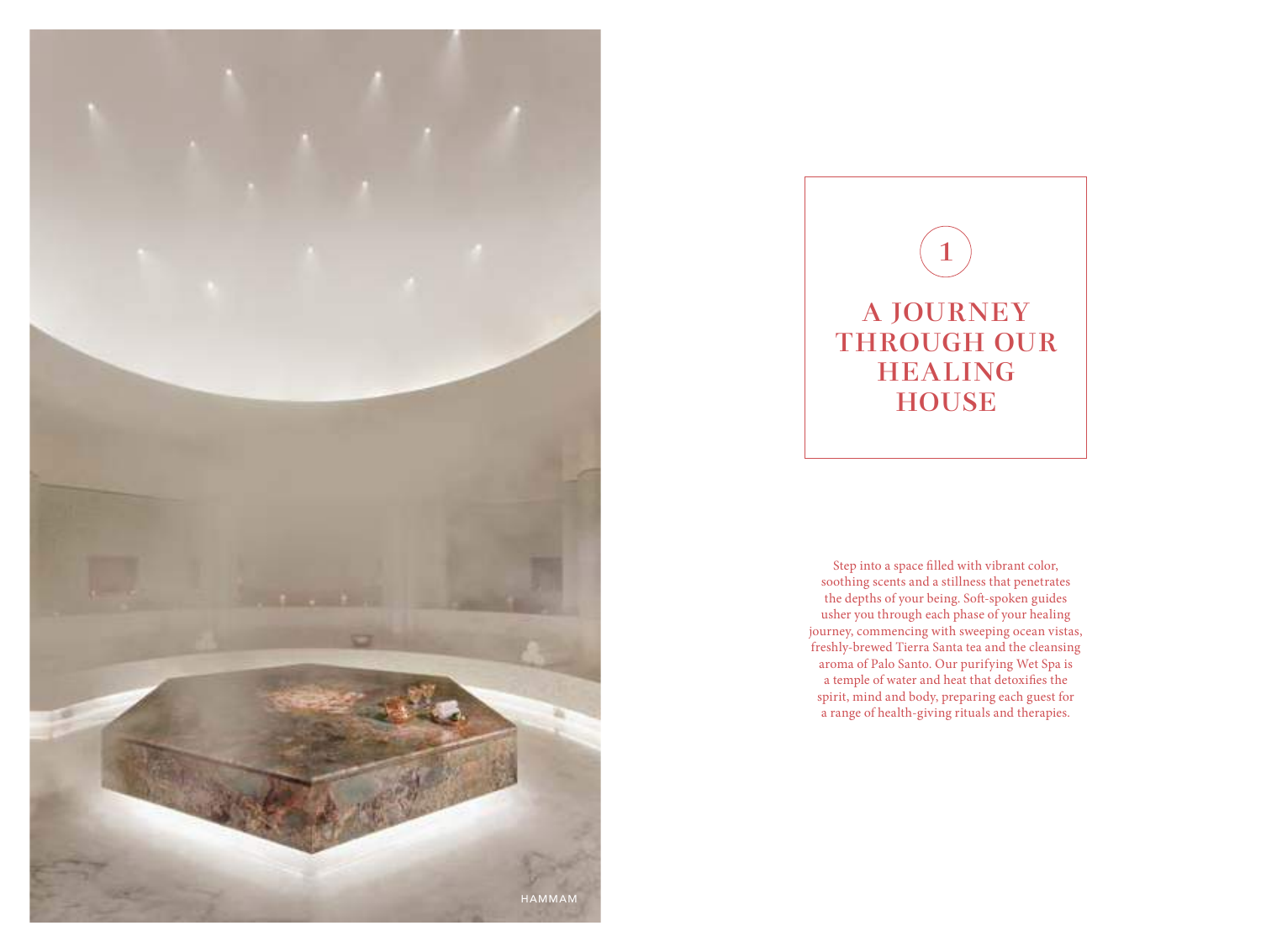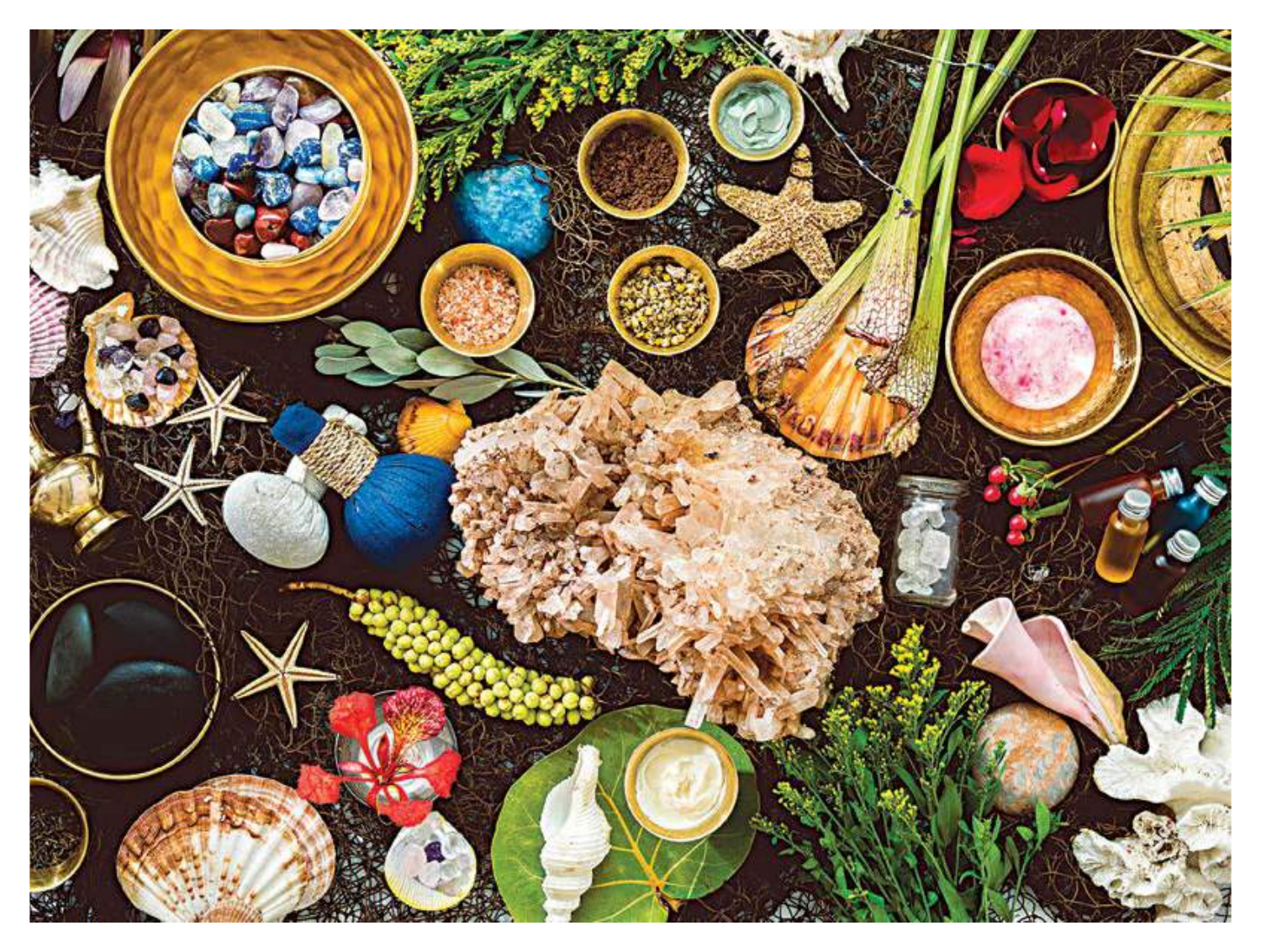## THE WET SPA

#### BEFORE YOUR TREATMENT, ENJOY THE WET SPA

Our approach to healing is very simple. We use an exclusive hand-blended, plant-based range of Tierra Santa muds, scrubs and essential oils inspired by generations of shamanic wisdom in South America. These homeopathic ingredients are activated by heat and steam, resulting in profound physical, mental and spiritual purification and restoration.

#### 1. STAGING AREA

After a warm welcome, we will prepare you for the spa journey. Hang your robe, collect a *peshtamal* towel and slice slivers of handmade soap into a copper bowl. Settle your mind with deep cleansing breaths and you're ready to begin. We encourage you to use sandals during the wet spa experience.

#### 2. WATERFALL

Every guest's journey starts and ends in the Waterfall, a shower that prepares the body for heat therapy, and provide final cooling and cleansing before departure.

#### 3. HAMMAM

A time-honored cleansing ritual featuring a heated hexagonal *gobek tasi* made of Amazonite stone where scrub treatments are performed by intuitive therapists. Destress while inhaling jasmine-infused steam and relax as the stone's warmth soothes sore muscles and joints, easing all tension.

#### 4. HERBAL STEAM ROOM

The hottest room in the facility supports advanced detoxification and cleansing. The calming aroma of eucalyptus is released to purify the respiratory system, deeply cleansing the nasal passages and lungs to promote ultimate relaxation.

## 5. WET SCRUB

This space offers specialized hydrotherapy treatments and traditional body scrubs featuring state-of-the-art technology *(additional charges apply)* .

#### 6. SAUNA

An age-old Scandinavian heat therapy with revitalizing wild orange essential oil. Multi-tiered, beautifully-curved seating is handcrafted from African Obeche and the walls are made from Canadian Hemlock, enveloping you in comforting warmth.

#### 7. ICE PARLOR

The marble two-seat Ice Parlor cools the body using a combination of ice and air. The interplay of hot and cold on the skin widens the arteries and stimulates blood flow and the metabolic system, which helps strengthen the immune system.

#### 8. TEPIDARIUM

Recline on heated stone beds heated to body temperature comforts and relaxes as you lie back and sip on our refreshing Tierra Santa tea.

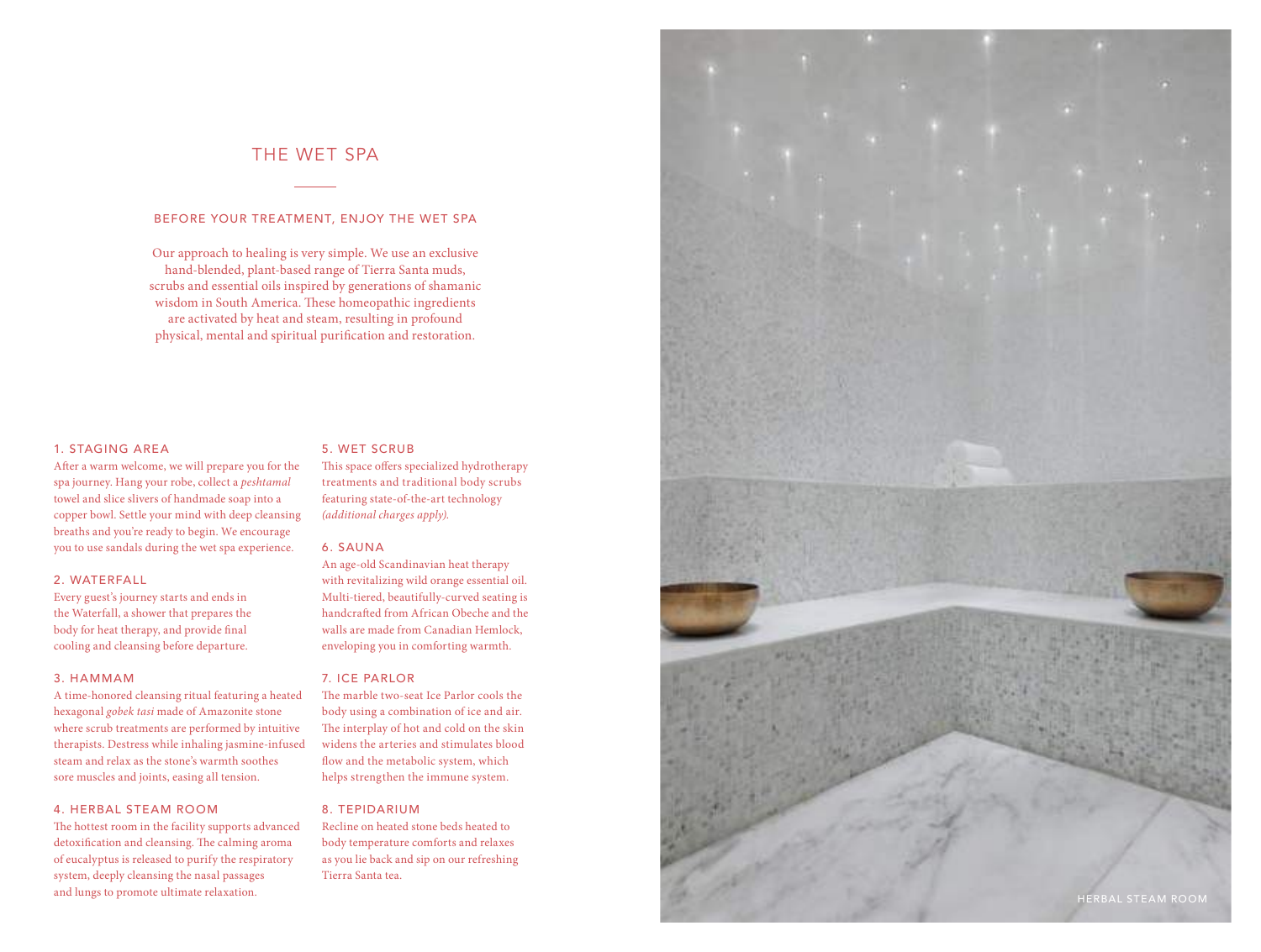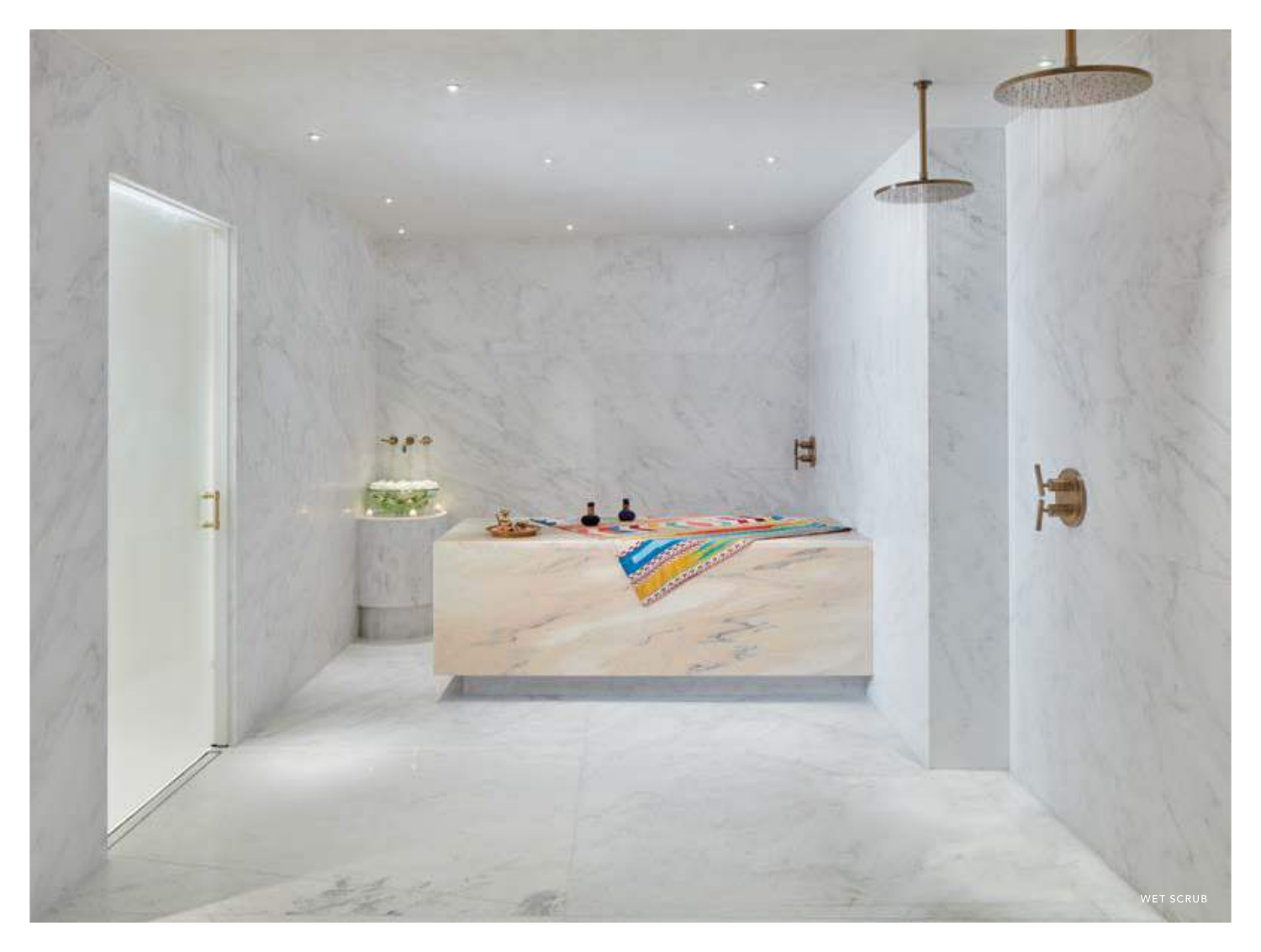

## THE BODY RITUALS

#### PURIFYING BODY RITUALS AT THE WET SPA

#### DIY BATHING RITUAL

We invite you to create a customized "do-it-yourself" ritual that matches your mood. Lather up with a choice of Tierra Santa scrubs, muds, butters and oils available at reception to use throughout your Wet Spa experience. Choose one from each category and enjoy the therapeutic benefits of each healing ingredient:

· PURIFYING SCRUBS: Choice of Verbena, Sandalwood, and Palo Santo.

· HEALING CLAYS: Choice of calendula and bentonite clay or an aloe vera calming mask.

· NOURISHING OILS AND BUTTERS: Choice of sandalwood, lavender, eucalyptus oil, or verbena.

#### HAMMAM ROSE RITUAL

*(90 / 120 minutes)* Unique to Tierra Santa, the private Hammam Rose Ritual is a purifying body treatment. Begin your journey with a personalized cleansing ritual on a rose quartz-infused marble slab, where your therapist will prepare the body using a Palo Santo scrub. A restorative mask of volcanic clay and calendula nourishes and remineralizes your skin. Relax with the aromatherapeutic benefits of jasmine-scented steam while the Ritual concludes with a calming body massage using precious rose oil from our Sacred Collection.

## THE RELAXATION ROOM

#### TAP INTO SACRED STILLNESS

Each treatment commences and concludes in our serene Relaxation Room designed as an escape to unwind and rejuvenate. This soothing space features overstuffed sofas that cocoon the body, soft lighting, curative music, bespoke herbal teas and a selection of vegan nibbles.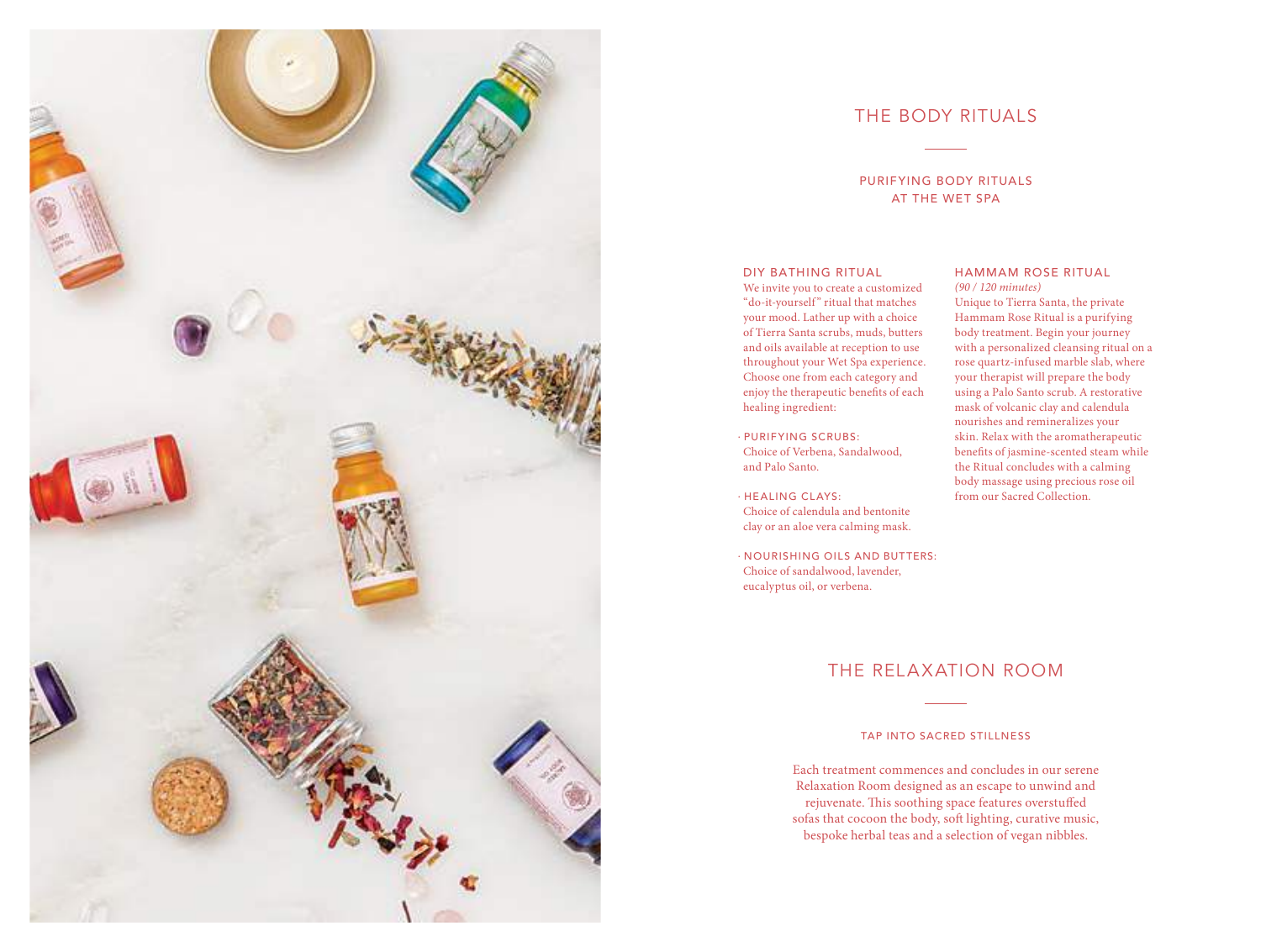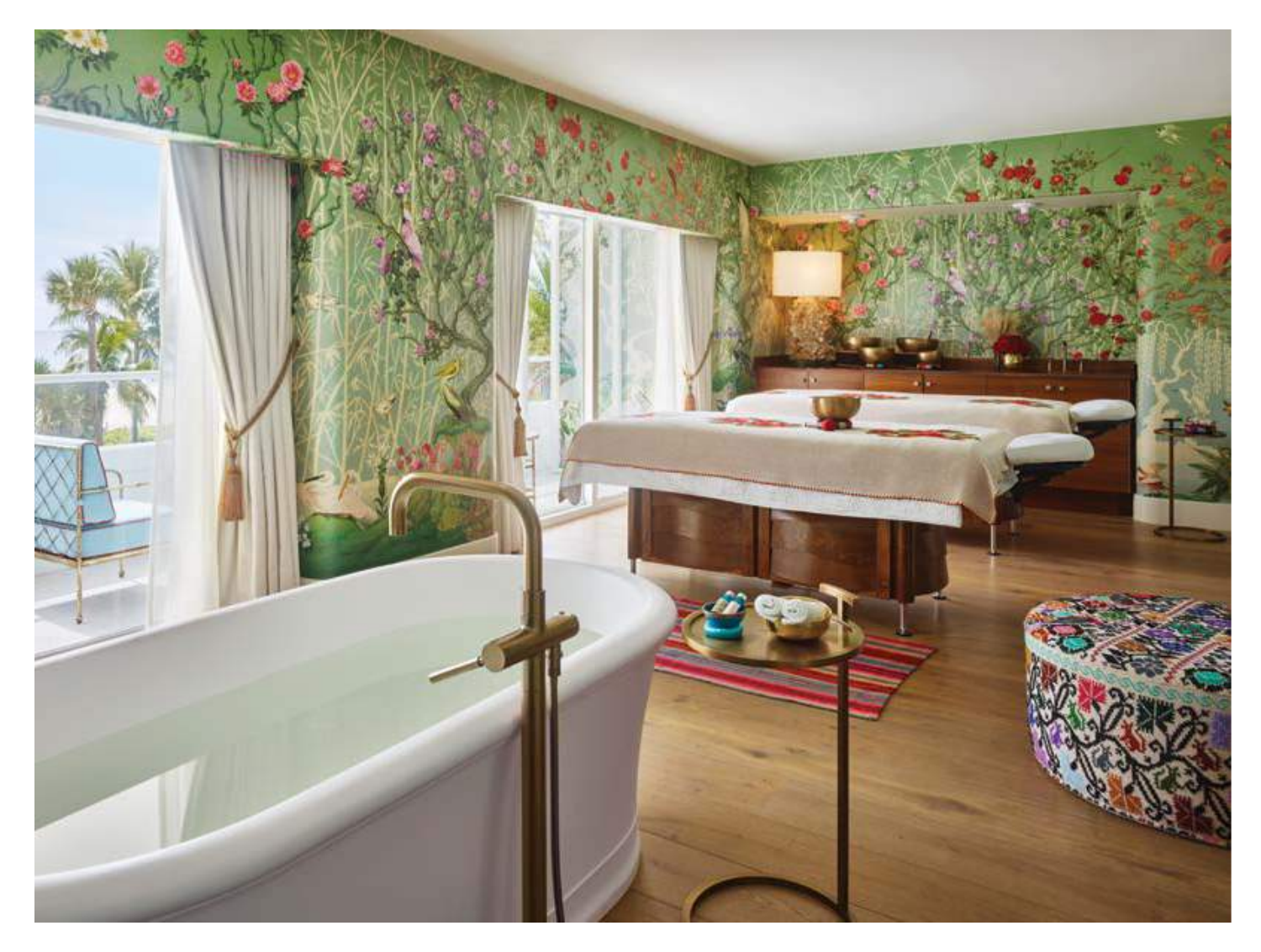

Our Unique Healing Arts body rituals offer an immersive introduction to shaman-inspired therapies, Pranic Healing and massage arts. Each Healing Art treatment is performed with our own organic hand-blended range of Sacred Oils, butters, resins, healing stones and poultices. Traditional curative practices are combined with indigenous ingredients ethically sourced from South America. Every treatment is an opportunity to improve your health and transform your life through the therapeutic power of touch, sound, color, taste and scent.



#### PRANIC HEALING, PALO SANTO & SOUND BOWLS *(60 minutes)*

Pranic Healing is a system of energy medicine used to harmonize, balance and transform the body's energy processes to restore physical, mental and emotional health performed by certified practitioners. This three-part energetic purification ritual begins with a thorough cleansing and balancing of the chakras. The body is further purified with the gentle uplifting aroma of Palo Santo smoke, a sacred tree from the east coast of South America known for its mystical healing properties. To finish the treatment, sound bowls are used to quiet the mind through vibrational sound harmonics that synchronize brainwave frequencies.

#### SACRED CONNECTION RITUAL *(60 / 90 minutes)*

Two therapists connect to and harmonize the body's energy flow to alleviate physical and mental tension. Using our sacred oils, with ingredients sourced from South America, four hands work in harmony to perform a full-body massage that relieves tight muscles and releases energetic blocks. A relaxing face massage is then performed with an application of healing Calendula moisturizer. Our singing bowls enhance the treatment's therapeutic effects through specific rhythmic vibrations that relieve stress and improve clarity, vitality and intuition.

#### TREE OF LIFE VIBRATIONS *(90/120 minutes)*

A Tierra Santa signature treatment, this natureinspired therapy draws on ancient healing traditions practiced for generations. The treatment commences by selecting a fragrant essential oil used for aromatherapy. As the body rests on a heated bed, a combination of Sacred Oils are poured on tension points along the spine. A hot stone massage is then applied to the body's symbolic "Tree of Life:" starting at the lower back—the roots, along either side of the spine—the trunk, and into the upper shoulders and neck—the branches. Sound enhances the therapeutic effect of this transformative treatment. Nepalese singing bowls handmade from seven different metals are used to gently warm and soothe the lower back, slowly diffusing its vibrations to release deepseated tension in the body. There is an option of extending the sound therapy to each of the main chakras. Please consult your therapist for details.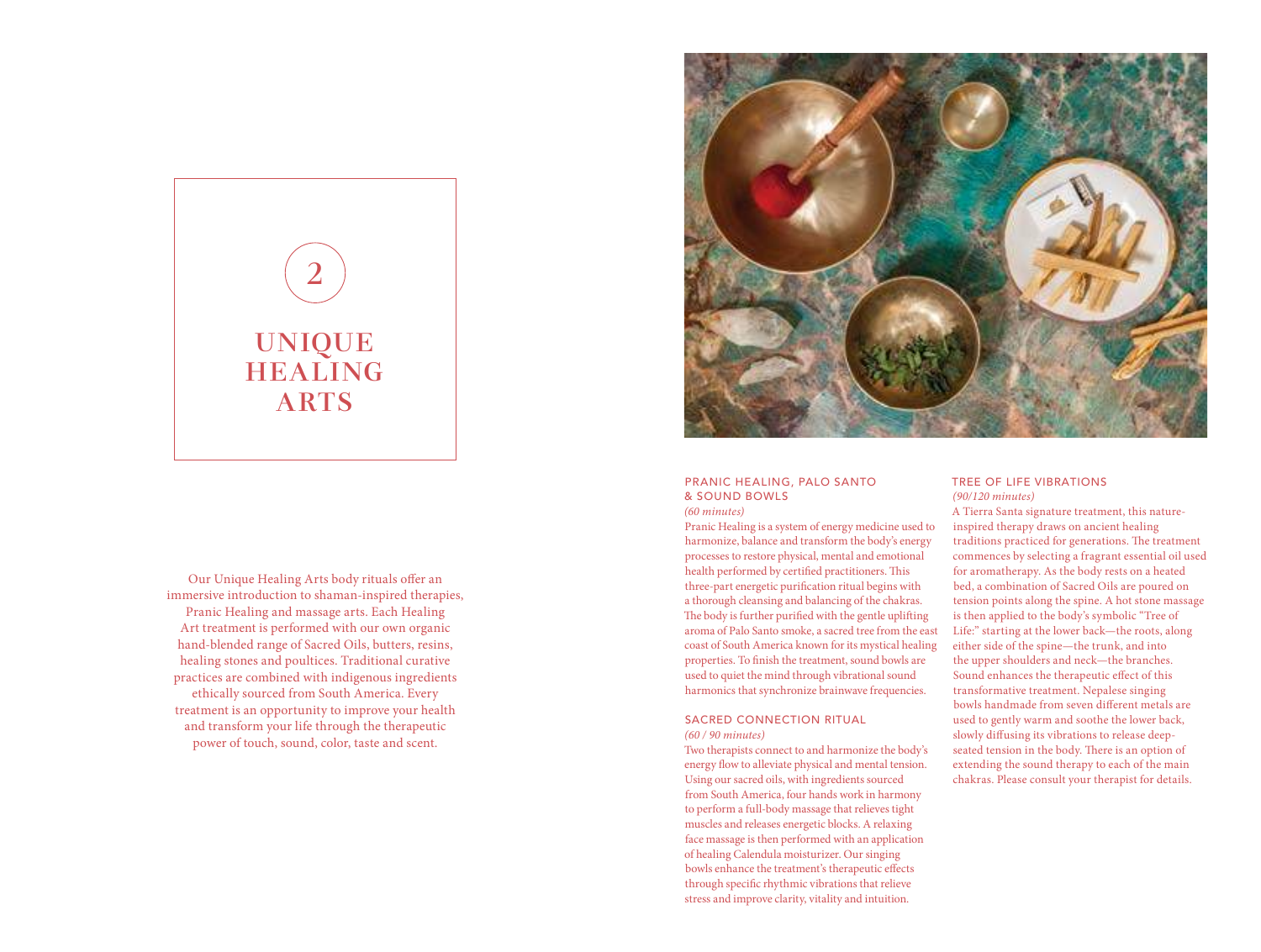## MASSAGE THERAPY AND BODYWORK

#### TIERRA SANTA DEEP TISSUE *(60/90 minutes)*

Highly recommended for men and athletes. A deep tissue, energy-balancing massage using warm essential oils to ease aches and pain. Applied by our therapists with deep pressure to specific trigger points, unblocking stagnant energy.

## MASAJE DE COCO

#### *(60 /90 minutes)*

Ideal for expecting mothers. This deeply nourishing and relaxing massage uses virgin coconut oil, revered as the 'Oil of Life' in South America for its curative and regenerating properties During the 80-minute treatment, specific areas of tension are soothed away with the application of warm shaved-coconut compresses.

#### MASAJE CON FLOR BLANCA *(90 minutes)*

Incorporating orange blossom essential oil, a tonic used for hundreds of years to induce bliss, calm the nerves and increase blood flow, this massage is applied with smooth volcanic lava rocks that have been heated to penetrate the oil deep into the body. It is a perfect accompaniment to any detox therapy that helps release muscle tension and stimulate lymphatic drainage.

#### VERBENA DETOX *(90 minutes)*

A customized healing ritual that includes dry brush and verbena exfoliation to remove toxins physically and energetically due to the superior benefits of the plant. It is followed by the application of a detoxifying seaweed body wrap and scalp massage. Organic ingredients are used to protect, cleanse and nourish the skin. After the mask is removed with heated aromatic towels, the application of verbena balm and essential oils from our Sacred Oil Collection act as a powerful destressing agent and has an uplifting effect.

#### SACRED WARRIOR (90 minutes)

This nature inspired therapy treatment draws upon ancient healing traditions combining Pranic Healing to harmonize, balance and transform the body's energy processes to help restore physical, mental and emotional health with a simultaneous Masaje de Coco that is deeply nourishing and relaxing massage that uses virgin coconut oil.

## SPA SUITE

Enjoy the ultimate spa experience with exclusive Tierra Santa private oceanfront Spa Suites. This indulgent escape allows you to relax and unwind in private spa surroundings with an indoor soaking tub and a secluded balcony overlooking the ocean. Guests have the option to choose their treatments from any of our Unique Healing Arts, Massage Therapies, Body Work or Hammam Rituals or the following specialty couples treatments. Spa Suite reservations are custom priced according to time and experience. Please consult your Spa Concierge for more information.

#### THE ART OF LOVE *(6 hours)*

Begin your retreat with a customized healing ritual that includes a warm singing bowl used to gently soothe the lower back and treat the main chakras, slowly diffusing its vibrations to release tension throughout every inch of the body. A dry body brush and an aloe vera exfoliation remove old cells, preparing the skin for the calming effects of a lavender-infused bath. The ritual concludes with a relaxing body massage using hand-blended oils from our Sacred Collection. Couples are then served an organic spa lunch on the suite's private terrace. The rest of the afternoon is dedicated to Faena's signature two-hour facial, which leaves the skin refreshed and glowing. Additional time is reserved at the end of the treatment for relaxation. Couples also enjoy a bottle of Champagne and house-made nibbles prepared by our world-renowned chef.

#### COUPLES BATH RITUAL *(4 hours)*

The ritual starts with singing bowls placed along the main chakras. Palo Santo is burned to help remove impurities from the energetic body and a dry brush prepares the skin for a hyperhydrating treatment with Naturopathica's organic and natural products. After luxuriating in the deep soaking tub, enjoy a warm, mineralrich seaweed wrap, lymphatic drainage facial and a relaxing body massage using sea fennel wax to deeply moisturize the skin, leaving it smooth and radiant. Additional time is reserved at the end of the treatment for relaxation. Couples also enjoy a bottle of Champagne and house-made nibbles prepared by our world-renowned chef.

## IN-ROOM SPA EXPERIENCES

Available exclusively to guests of Faena Hotel Miami Beach.

## TIERRA SANTA IN-ROOM WELCOME RITUAL

*(30 minutes)* 

Begin your stay with a Tierra Santa healing ritual that includes a singing bowl and Palo Santo smoke to cleanse and elevate the vibration of the room. Relax and soak your feet in warm water before enjoying a refreshing mint exfoliating foot scrub followed by a soothing foot massage with verbena balm to nurture tired feet and lift the spirit.

#### IN-ROOM MASSAGE & BODY WORK *(50/80 minutes)*

Our therapists can offer one of our massage or bodywork rituals in the comfort of your guest room or on your oceanview balcony. Please contact the Spa Concierge for more information and pricing.

## UPGRADE YOUR EXPERIENCE

Add on extra time to enhance any body treatment.

## HEALING SOUND BOWL VIBRATION

*(15 minutes)* Our singing bowls enhance the treatment's therapeutic effects through specific rhythmic vibrations that relieve stress and improve clarity, vitality and intuition.

#### CHAKRAS HARMONIZATION *(15 minutes)*

Balance and transform the body's energy processes to restore physical, mental and emotional health.

DRY BRUSH E XFOLIATION *(15 minutes)* Enjoy a refreshing back exfoliation prior to any massage to instantly soften,

smooth and revitalize your skin.

#### PRODIGIO HAIR TREATMENT AND SCALP MASSAGE

*(15 minutes)* A powerful Rossano Ferretti reconstructing treatment for the hair cuticles that leaves the hair shiny and healthy.

#### FOOT MASSAGE

*(20 minutes)* 

A Tierra Santa Foot Massage helps relieve stress while stimulating the body's natural reflexes and improving organ and glandular function. Mint essential oil and verbena balm aid circulation and refresh the feet. Our Foot Massage is an ideal addon to any of our massage or body treatments.

#### VERBENA SCRUB

(30 minutes)

Before your massage enjoy a verbena exfoliation to remove toxins physically and energetically due to the superior benefits of the plant.

## LED LIGHT

(60/90 minutes)

COLLAGEN, ACNE, PAIN RELEIF (30 minutes)

IV Contact Reception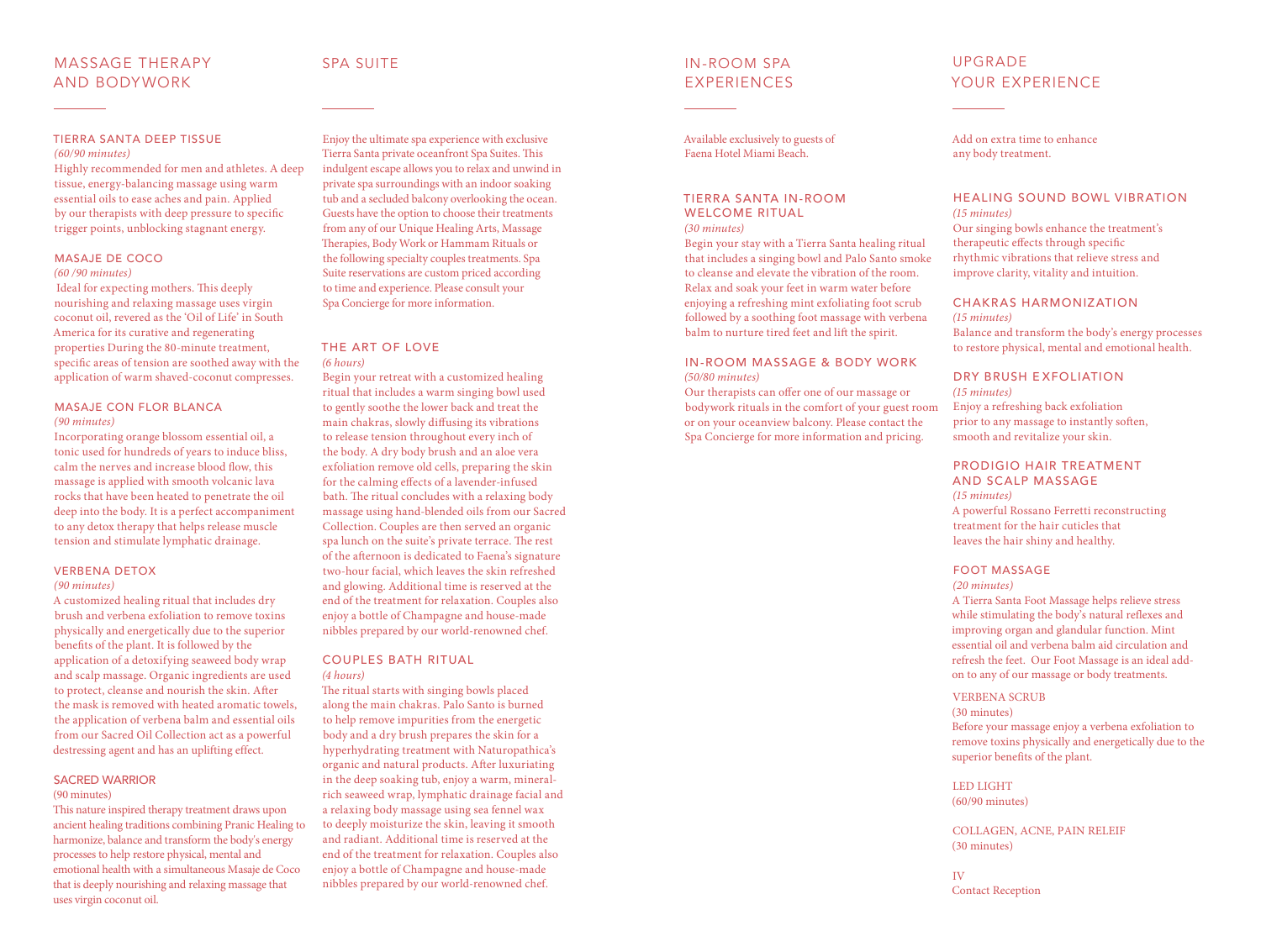



At Tierra Santa Healing House, our rigorous approach to beauty spans from head-to-toe. Choose from an array of advanced beauty, skincare and facial treatments from highly-trained estheticians and leading industry experts. The spa is outfitted with state-of-the-art technology and uses trusted brands such as Biologique Recherche.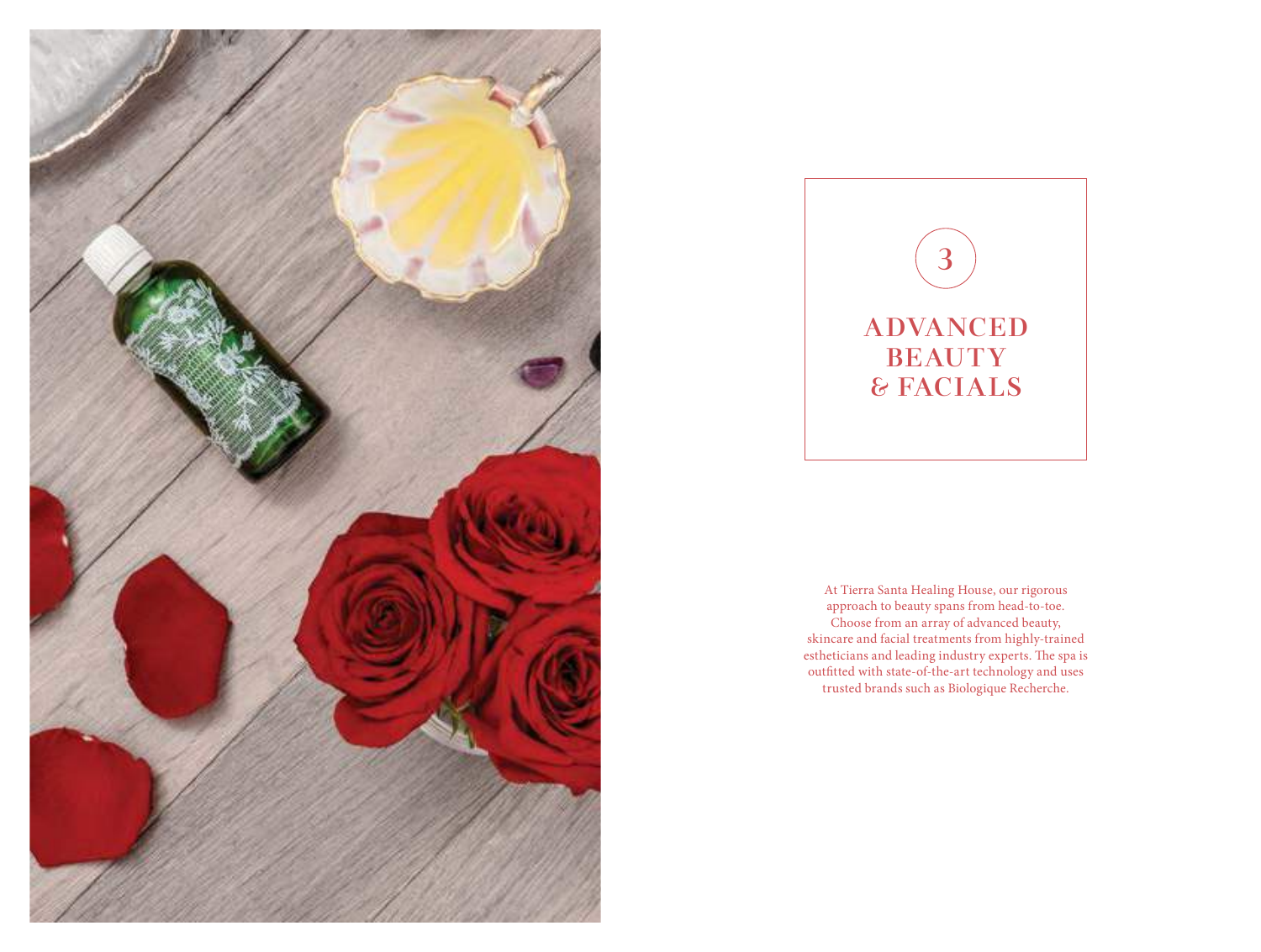## BIOLOGIQUE RECHERCHE

Biologique Recherche has a reputation for astounding effectiveness based on a clinical approach to beauty care using pure, concentrated raw ingredients, as well as innovative and meticulous protocols and procedures. Each treatment is highly personalized to achieve immediate and long-lasting results. Experience why this French skincare and body care range has achieved a cult following worldwide.

#### LE SOIN VIP 02

#### *(60 / 90 minutes)*

An oxygenating and balancing ritual for all skin types that promotes the absorption of Biologique Recherche's active ingredients. Cleanses, smooths and hydrates the skin leaving it renewed and glowing.

## LE SOIN EQUILIBRANT

*(60/90 minutes)* 

Triple action treatment that eliminates impurities, regulates excess oil and unifies the tone of the skin. Increases the skin's natural protection against external agents. Ideal for men.

#### TRIPLE-LIFT ADVANCED FACIAL *(120 minutes)*

The ultimate resculpting treatment that combines two exfoliating, reconditioning and face-lifting boosters with the use of the Remodeling Face® machine. A complete treatment to redefine and plump facial volume.

#### SOIN MICRO-STIMULATION *(90 minutes)*

An intensive treatment that helps fight against signs of premature skin aging. A blend of active serums and the Micro-Puncture Lab© combine to stimulate collagen production for immediately visible results. The epidermis is plumped and revitalized.

#### BODY REMODELING

*(90 minutes)*

A hydrating and dermo-protective slimming massage to firm and tone loose tissues, eliminate dead skin cells and sculpt the body. Ideal after a weight management program.

## OUR ORGANIC LINES

We use Natural therapies that combine pure, organic ingredients and a conscious process to maintain healthy skin and help the mind and spirit flourish.

#### HYPER-CUSTOMIZED FACIAL *(60 / 90 minutes)*

Ideal for men, teens and expecting mothers. This treatment begins with a deep cleanse using steam, essential oils and extractions (if needed). Warm aromatic towels and lymphatic drainage continue to prepare the skin for a balancing mask that reduces congestion and stimulates collagen. A hydrating face cream and targeted serums will finalize the treatment with a gentle massage leaving a freshness to the skin.

## ROSSANO FERRETTI HAIR SPA

Merging his passions for art, architecture, fashion and design, Rossano Ferretti and his salons blend refined elements to offer guests a highly cultivated experience. Rossano Ferretti's revolutionary signature approach—"The Method," created with the help of his sister, Lorenza Ferretti focuses on the natural fall of the hair and is considered one of most significant innovations in hairstyling in the past 40 years. The Method allows the stylist to enhance individual beauty by customizing the haircut according to the specific hair type and characteristics of each client.

**STYLING** Haircut for Women Haircut for Men Blow-Dry Up-Do Color Highlights Gloss Olaplex

ROSSANO FERRETTI TREATMENTS Nano Keratina Hair Botox Hair Extensions by Consultation Makeup Application by Consultation

## NAIL STUDIO

Offering more than just a regular manicure and pedicure, our nail studio serves up the latest trends in nail art, hand treatments and waxing services. Book one of our bespoke experiences while you leaf through the latest magazines or art books.

TIERRA SANTA MANICURE *(60 minutes)* TIERRA SANTA PEDICURE *(75 minutes)* MANICURE *(30 minutes)* PEDICURE *(45 minutes)* GEL MANICURE *(50 minutes)* GEL PEDICURE *(60 minutes)*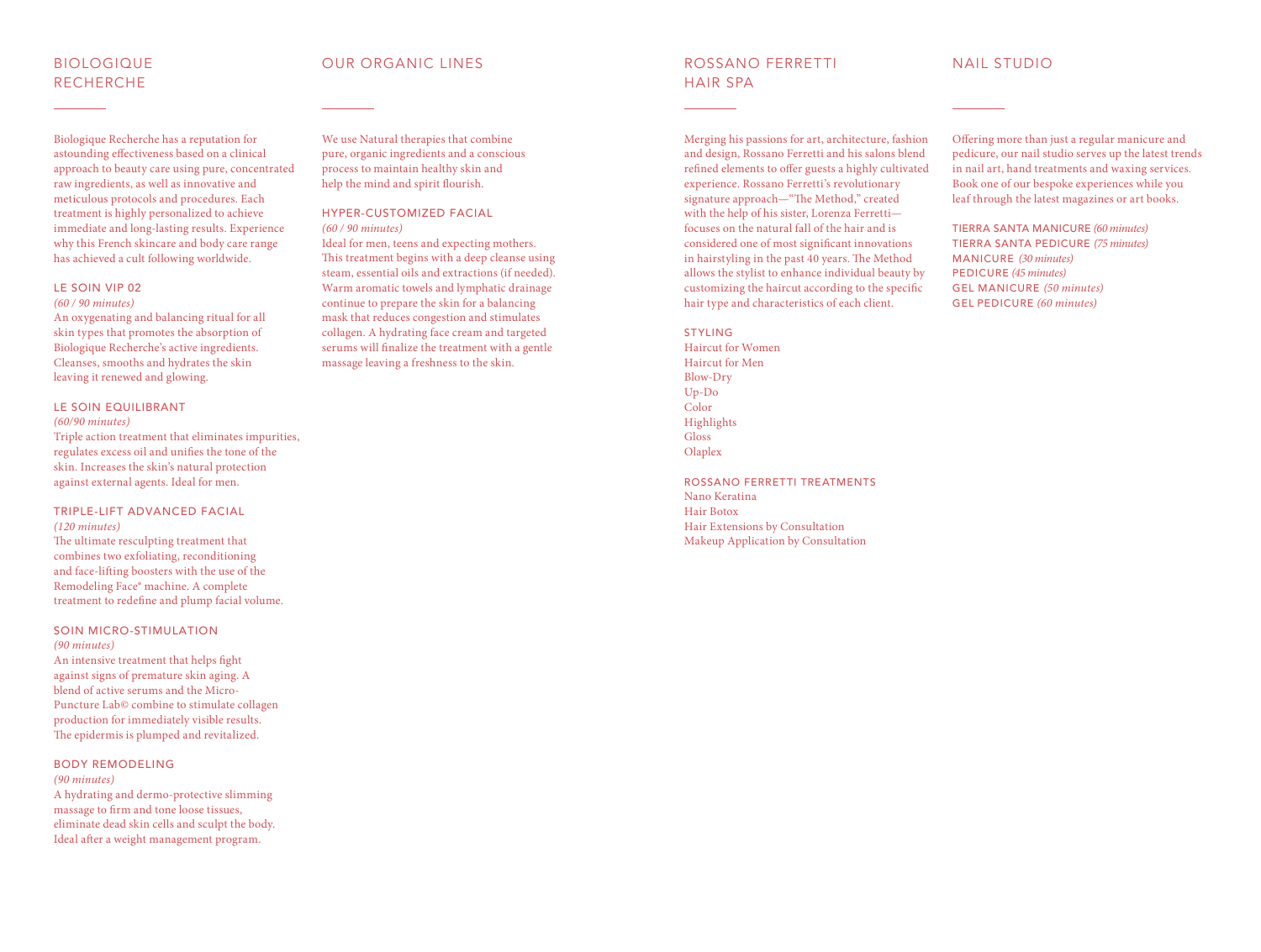

The Tierra Santa fitness facility blends sophisticated training and smart technology in the purest and simplest of settings. Each day, our team of experts opens the door to a new beginning, an opportunity to change your life, improve your health and enhance your body.

*Certain services are performed by third party providers. These service providers and all of their employees are independent contractors, not employed by, or in any joint venture with, Faena Hotels & Residences, LLC, Faena Hotel Miami Beach or the Tierra Santa Healing House Spa. The availability of the Services does not constitute an endorsement or recommendation of the Provider and/ or Services, nor is it a warranty or guarantee as to any Service to be provided by the Provider or its employees.*



#### TIERRA SANTA FITNESS STUDIO

Our oceanfront fitness facility offers state-oftheart Technogym equipment for a range of cardiovascular and weight training options. The Fitness Studio is open to hotel guests of Faena Hotel and Casa Faena, as well as Tierra Santa Day Spa and Sports Therapy guests.

#### PERSONAL TRAINING

Our team of personal trainers are experts in strength and conditioning, life coaching and nutrition, offering a complete and effective training system. Instructors motivate guests to reach their goals and inspire lifestyle choices through bespoke exercise programs. Training can take place in our Fitness Study, on the deck or on Miami Beach. Customize your training program to the categories listed below:

- · Fat loss
- · Weight loss/gain
- · Strength and conditioning
- · Sports specific training
- · Injury rehabilitation
- · Toning

#### TIERRA SANTA MOVEMENT STUDIO

The Tierra Santa Movement Studio is dedicated to yoga, tai-chi, meditation and spa workshops. The south-facing rooms are filled with warm golden light from sunrise to sunset, offering a sacred space for spiritual connection.

#### GROUP YOGA

The highly regarded Miami Life Center practices the ancient tradition of Ashtanga Yoga. Tierra Santa Spa Director Agustina Caminos facilitates Hatha Yoga and meditation classes incorporating wisdom learned from generations of yogis in her family. The purpose of yoga is to challenge the body and mind to achieve a higher state of being. Through work and commitment, yoga will help you cultivate mindfulness, peace and happiness, and enjoy a greater sense of connection to yourself and others.

#### PRIVATE YOGA

Our team of expert yoga practitioners offers a range of one-on-one yoga classes from novice to intense power flows.

#### TWIN HEARTS MEDITATION *(60 minutes)*

The guided Twin Hearts Meditation introduces meditators to the work of Master Choa Kok Sui, the founder of Pranic Healing and Arhatic Yoga. It is an ancient meditation that focuses on activating the heart and crown chakras as a bridge to illumination. This meditation helps foster a greater sense of calm, stillness, intuition and wellbeing.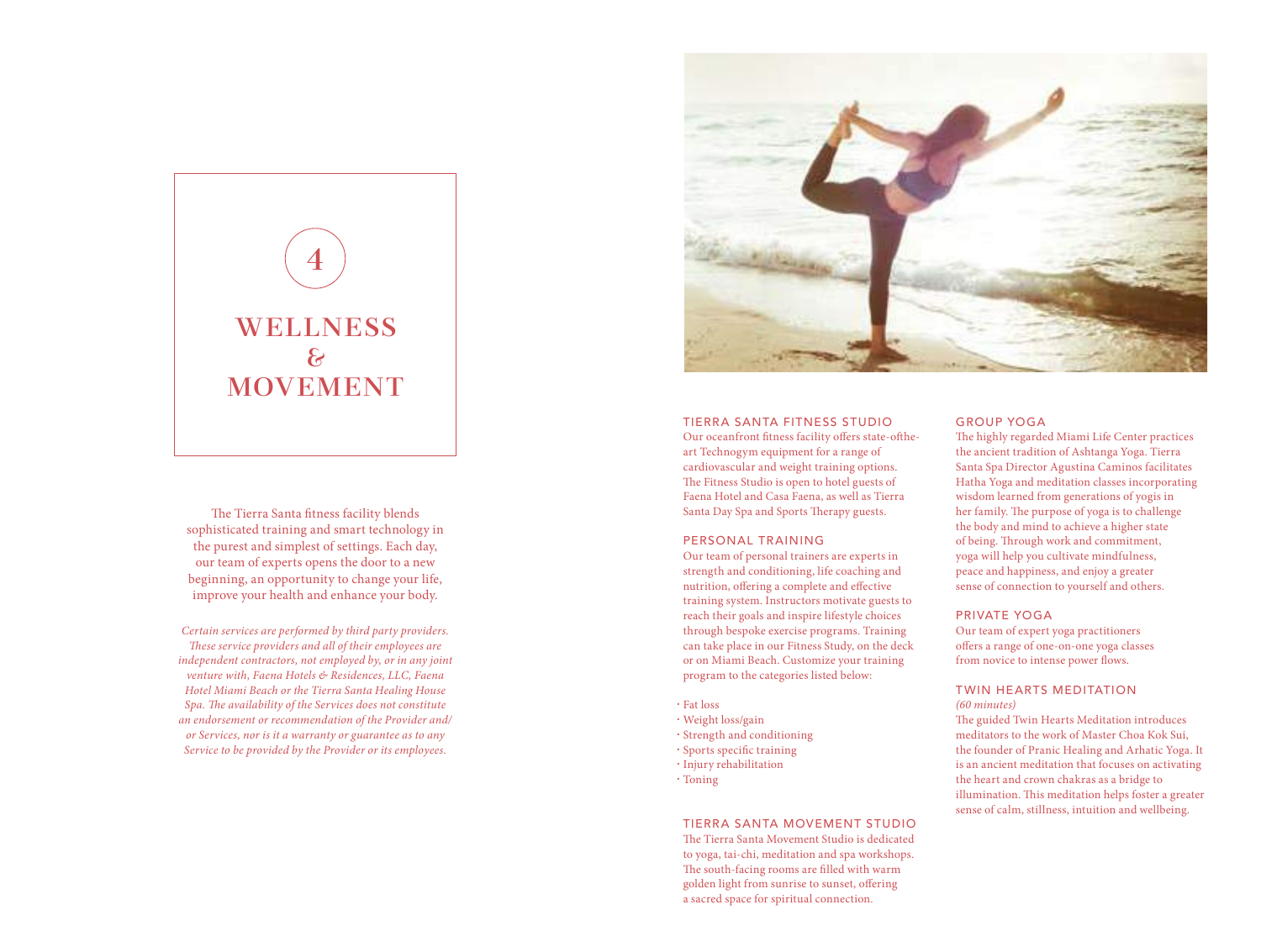## TIERRA SANTA WELLNESS **COLLABORATORS**



#### AGUSTINA CAMINOS

The Wellness Director for Faena Group and Spa Director at Faena Hotel Miami Beach, Agustina is a Pranic Healing instructor, therapist and spiritual guide, as well as a professor of yoga and alternative medicine practitioner. A graduate of the Institute of Inner Studies in the Philippines, she comes from a family of yogis and has absorbed knowledge of different modalities and healing approaches since childhood.



#### CARLOS GOMEZ

Carlos has been studying holistic medicine, as well as preserving and teaching the indigenous curative methods of Latin America, for over 30 years. In addition to providing guidance on products and ingredients used in Tierra Santa, Carlos helped create the spa's unique healing therapies and pre-treatment cleansing rituals that use sound, vibration and copal incense to purify the mind, body and soul..



#### DR. JUAN RIVERA

Guests looking to enhance their health will have access to a preventive medicine program led by Dr. Rivera, a Johns Hopkins-trained internist and cardiologist who has a prestigious concierge medical practice in Miami Beach. He is the Director of Cardiology Prevention Education at Mount Sinai Hospital and an assistant professor of medicine at Columbia University in New York. Dr. Rivera is also a recognized author and speaker on the prevention of cardiovascular diseases.



#### DR. ROBERTA DEL CAMPO M.D. Dr. Del Campo is a nationally recognized, board-certified dermatologist who specializes in aesthetics. She is known for her artistic eye and natural ability to sculpt and shape. She completed her dermatology residency and cosmetic dermatology and laser fellowship at the University of Michigan, one of the top programs in the country, before founding her highly regarded private practice, South Beach Dermatology. In addition, Dr. Del Campo is a sought-after physician trainer and consultant for aesthetic companies worldwide.



#### DR. MATHEW COOPER

A licensed digestive health specialist and trained enzyme therapist from the Food Enzyme Institute, Dr. Cooper—better known as Dr. Enzyme—has helped countless people restore their gastrointestinal health. By optimizing digestion through extensive diagnostic studies, he helps patients lose weight and eliminate or prevent symptoms like stomach pain, reflux, heartburn, irritable bowel, bloating, sleep disorders, anxiety, fatigue, fibromyalgia, and more. He also offers lymphatic drainage, chiropractic and physical therapy services, and an intense detoxification program.



#### MIAMI LIFE CENTER

The prestigious Miami Life Center practices the ancient tradition of Ashtanga Yoga as it has been taught in India for centuries. Tim Feldmann and Kino MacGregor's humorous, straightforward yet profound teaching style makes them cherished professors whose global following has led them to travel extensively throughout Asia, Australia, Europe and the Americas sharing their practice.



#### KEVIN MILLS

A board-certified specialist in orthopedics (OCS), Dr. Mills graduated with honors from University of Miami's Doctor of Physical Therapy Program. He serves as a faculty member at UM's Orthopedic Physical Therapy Residency Program that specializes in primary care, manual therapy, advanced sport rehabilitation, and the treatment of chronic pain. Dr. Mills is a partner at USA Sports Therapy, practicing at Faena and Fisher Island. He is certified in many advanced physical therapy and manual therapy techniques, and is a certified strength and conditioning specialist.



#### JARRED MAIT

Dr. Jarred Mait is a holistic physician licensed in general medicine with degrees from the University of Miami and Washington University in St. Louis. He's dedicated his life to serving others as a Medical Doctor and transformed the way in which people view their health and wellness. In 2015, Dr. Mait blended his nine years of medical training, yoga, nutrition, functional medicine and life experiences to create a new blend of medicine available through his private practice, Pulse & Remedy, which provides patients with general medical services in addition to holistic and alternative treatments.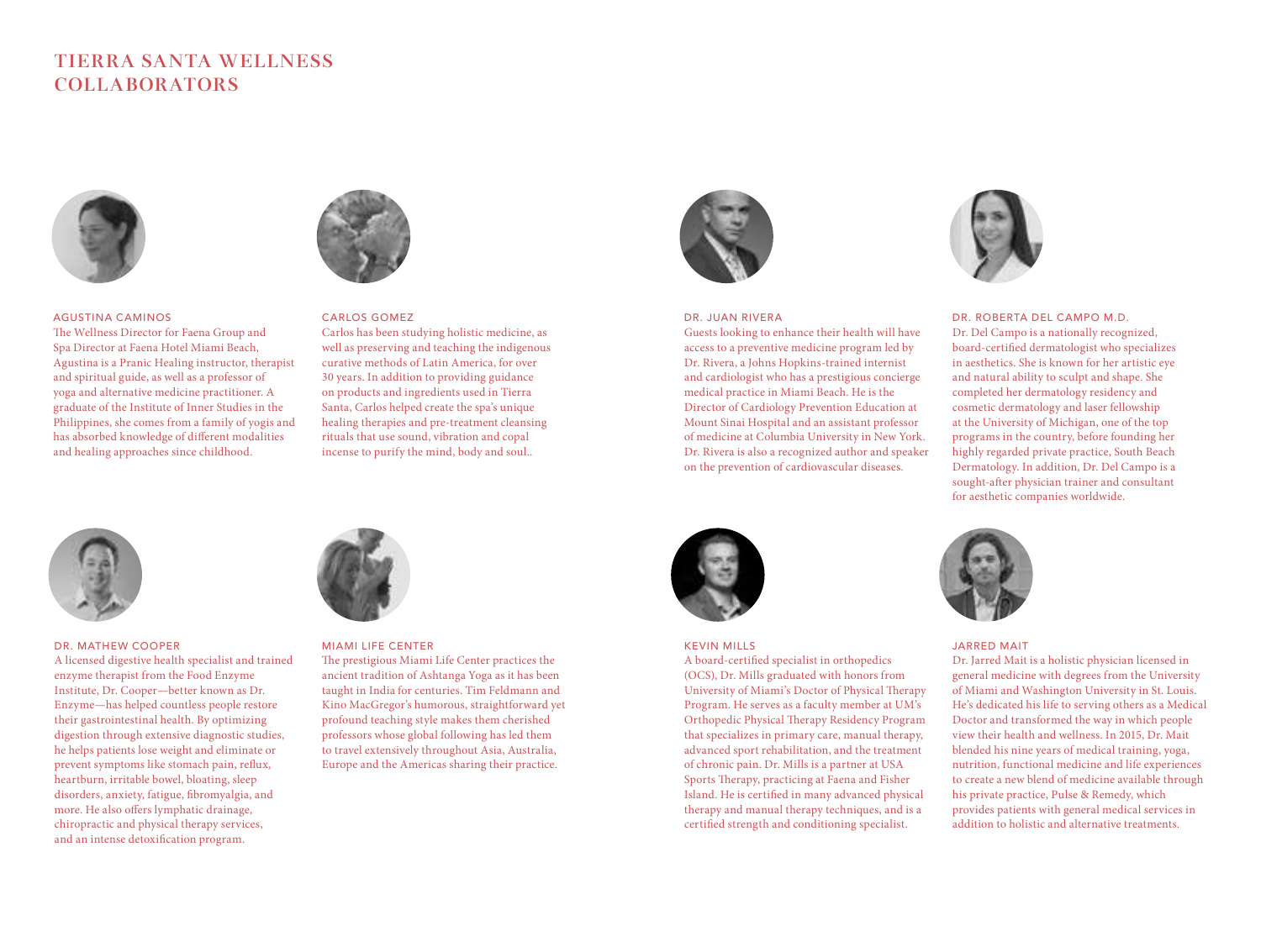







## HOW TO SPA AT TIERRA SANTA

OPENING HOURS Spa Hours: 9:00am-9:00pm Fitness Studio Hours: 6:00am-9:00pm

#### ARRIVAL TIME

You are encouraged to arrive 60 minutes prior to your appointment in order to change, relax and enjoy the spa facilities. Please be advised that late arrivals will result in the reduction of treatment time. We invite hotel guests to arrive wearing the robe and slippers provided in their hotel rooms. Valuables should be left in the in-room safe.

#### WET SPA

Faena Hotel Miami Beach guests are welcome to use the Wet Spa complimentary with a prior reservation. Use of the Wet Spa is subject to availability. We encourage you come ready to relax leaving your technology behind and in your bathing suit, slippers and robe. Bathing suits are required as this area is co-ed.

#### SCHEDULING AN APPOINTMENT

To schedule a spa treatment, please contact our specialists at Spa Reception who will assist you in choosing a therapy suitable to your needs. Hotel guests can dial 4370 on the in-room telephone or scroll to the Spa button on the in-room iPad. From outside the hotel, please call +1 786 655 5570 to ensure that your preferred time and service is available. For Rossano Ferretti please dial 4385 on the in-room telephone, from outside the hotel +1 786-655-5585. We recommend advanced booking. Treatments of 80 minutes and longer enjoys access to lounge chairs at Faena's beach club, one chair per Tierra Santa guest.

#### SPA ETIQUETTE

Our spa environment is one of relaxation and tranquility. Please respect a guest's right to privacy and serenity. In light of this, Tierra Santa is a mobile phone- and smoke-free zone. The spa provides towels, slippers, shower caps and other amenities for use during your visit. Minors can enjoy select spa services accompanied by an adult. Inquire for more information at the Spa Reception.

#### HEALTH CONDITIONS

When making your spa reservation, kindly advise us of any health conditions, allergies or injuries that could affect your service.

#### CANCELLATION POLICY

A 100% cancellation fee will be incurred for any no-show treatment, and a 50% charge will be applied for any treatment not cancelled at least 4 hours prior to the appointment.

#### PRICES

All prices are subject to sales tax and an automatic 20% service charge. Prices are subject to change without prior notice.

#### THIRD PARTY SERVICE PROVIDERS

Certain services within this spa brochure are performed and provided by third parties. These service providers and all of their employees are considered independent contractors, not employed by, or in any joint venture with, Faena Hotels & Residences, LLC, Faena Hotel Miami Beach or the Tierra Santa Healing House Spa. The availability of the Services does not constitute an endorsement or recommendation of the Provider and/or Services, nor is it a warranty or guarantee as to any Service to be provided by the Provider or its employees.